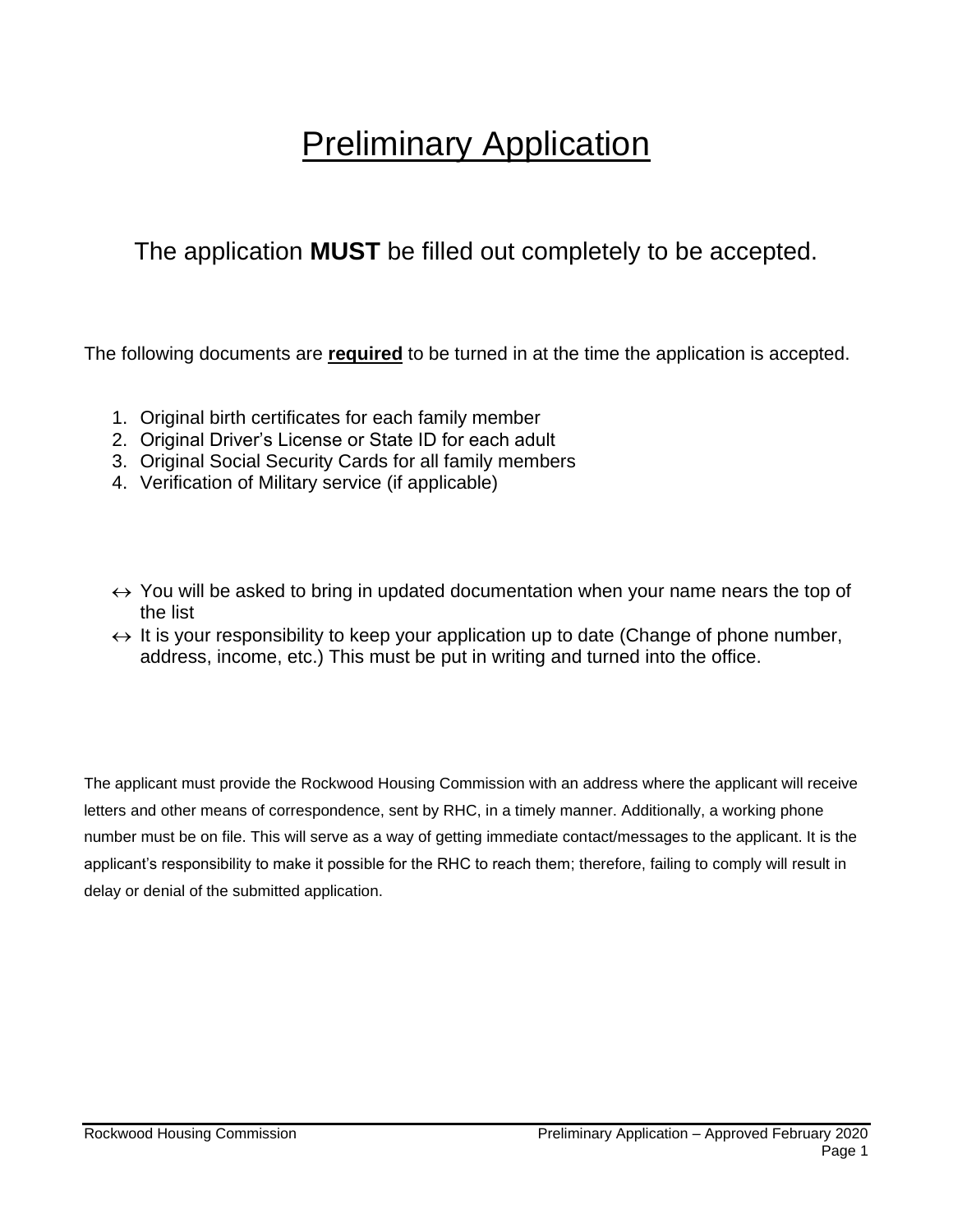

### **IRVING BREWER APARTMENTS JANET DALLWIG FAMILY HOUSING**

## **Public Housing Preliminary Application**

APPLICATION MUST BE ENTIRELY FILLED OUT. FAILING TO PROPERLY ANSWER ALL QUESTIONS, COULD DISQUALIFY APPLICANTS FOR WAIT LIST PLACEMENT. APPLICATIONS THAT ARE ALTERED OR ILLEGIBLE WILL BE DISQQUALIFIED FOR WAITLIST PLACEMENT. FALSIFYING INFORMATION IS CONSIDERED FRAUD AND CAN BE SUBJECT TO FINES AND/OR IMPRISONMENT.

| <b>Applicant Information</b> |                       |       |                |              |                  |  |  |
|------------------------------|-----------------------|-------|----------------|--------------|------------------|--|--|
| Full Name:                   |                       |       |                |              | Date:            |  |  |
|                              | Last                  | First |                | M.I.         |                  |  |  |
| Address:                     |                       |       |                |              |                  |  |  |
|                              | <b>Street Address</b> |       |                |              | Apartment/Unit # |  |  |
|                              |                       |       |                |              |                  |  |  |
|                              | City                  |       |                | <b>State</b> | ZIP Code         |  |  |
| Home<br>Phone:               |                       |       | Cell<br>Phone: |              |                  |  |  |

Email Address:

#### **HOUSEHOLD INFORMATION**

| <b>NAME (STARTING</b><br>WITH HEAD OF<br>HOUSEHOLD) | <b>RELATIONSHIP TO</b><br>HEAD (M OR F) | <b>DATE OF BIRTH</b> | <b>AGE</b> | <b>SOCIAL SECURITY</b><br><b>NUMBER</b> |
|-----------------------------------------------------|-----------------------------------------|----------------------|------------|-----------------------------------------|
| 1.                                                  |                                         |                      |            |                                         |
| 2.                                                  |                                         |                      |            |                                         |
| 3.                                                  |                                         |                      |            |                                         |
| 4.                                                  |                                         |                      |            |                                         |
| $\overline{5}$ .                                    |                                         |                      |            |                                         |
| 6.                                                  |                                         |                      |            |                                         |
| 7.                                                  |                                         |                      |            |                                         |
| 8.                                                  |                                         |                      |            |                                         |